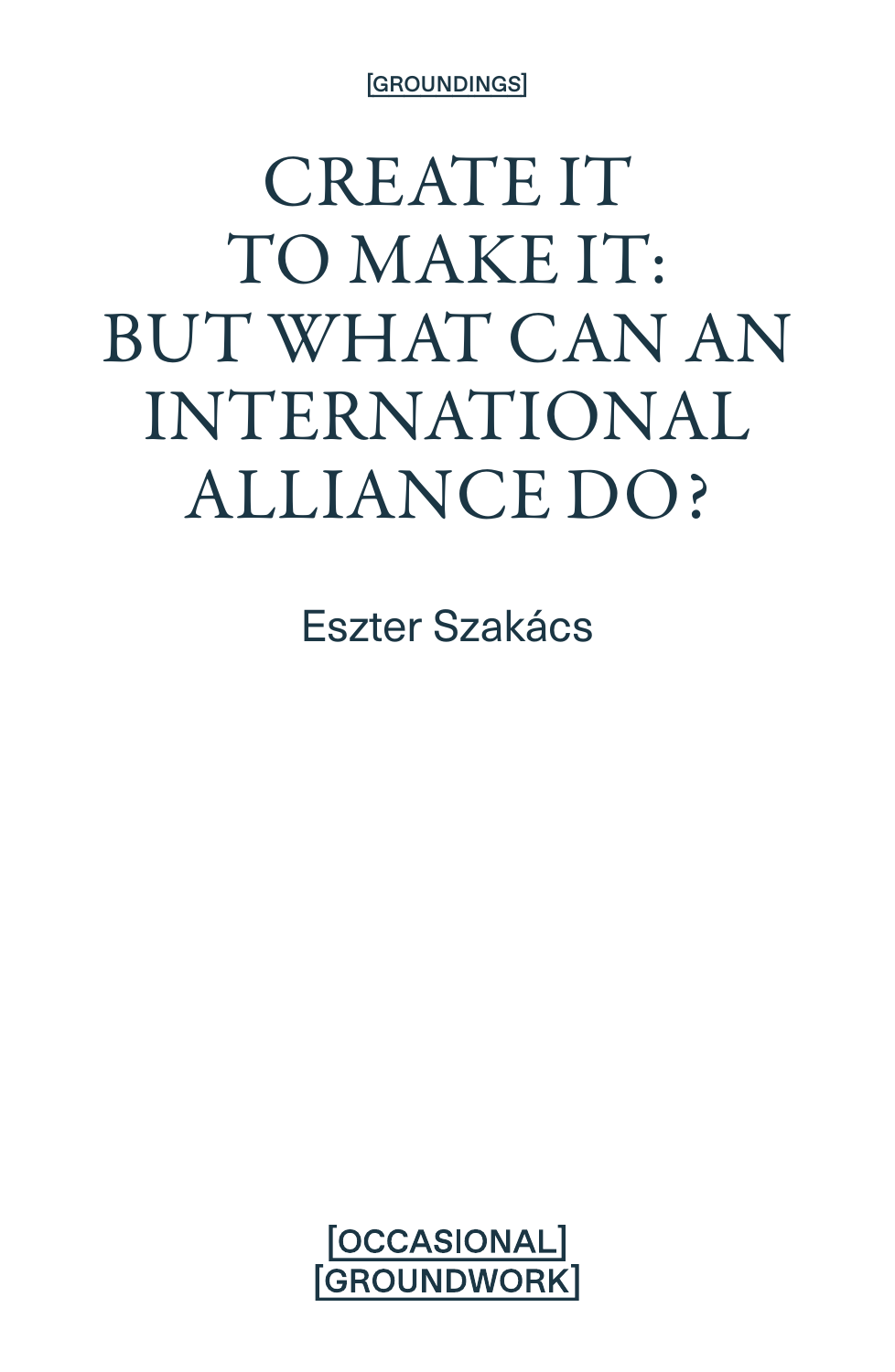How is internationalism — more specifically, regional internationalism — practiced as a form of institution building in the East of Europe? Why is the question of internationalism particularly important for a non-Western European art initiative? What is the significance of self-instituting, both in theoretical terms and also in the very act? How is it possible to work transnationally? I will look at these problematics while highlighting their challenges in practice — as I have confronted them through my involvement in the East Europe Biennial Alliance, a recent transnational attempt to build up, from below, a non-existent regional infrastructure to support art and culture in Eastern Europe.

Before going into an analysis of internationalism-as-instituting, I would like to take a detour into more general questions pertaining to how the vessel of internationalism has been envisioned and filled since 1989 in a region peripheral to Western Europe. The case of art history writing in Eastern Europe, how it has tried to align itself in the world, is particularly instructive. One could say that since the 1990s, Eastern European art history writing has been in a permanent identity crisis: caught up in the ongoing limbo of state regime changes; no longer Eastern Bloc and not quite European either.<sup>1</sup> The series of shifting state formations and regime changes, what I have called 'unsteady states'2 , also result in a constant re(en)visioning of one's place and relations in the world. This is what art historian Edit András has referred to as 'permanent intellectual alertness and reflection<sup>'3</sup> In recent years, also as a corollary to the current regime change of 'illiberal democracies' in the region, Eastern European and

<sup>1</sup> Edit András, 'Reflections on the Art History Discourse in the Region since 1989', in *Extending the Dialogue*, eds. Urška Jurman, Christiane Erharter and Rawley Grau (Ljubljana and Berlin, 2016), pp. 54–77. I would like to thank Edit András for her insights that she shared with me and for her comments to this essay.

<sup>2</sup> Eszet Szakács, 'State-Independent Art Institutions in Unsteady States: Con/ Divergences of Postsocialist and Postcolonial Contexts', *Artha – Journal of Social Sciences* 20/2 (2021), pp. 37–56.

<sup>3</sup> Edit András, 'Teória Európa keleti feléről [Theory from the East of Europe]', *Műértő* 24/6-7-8 (2021), p. 12.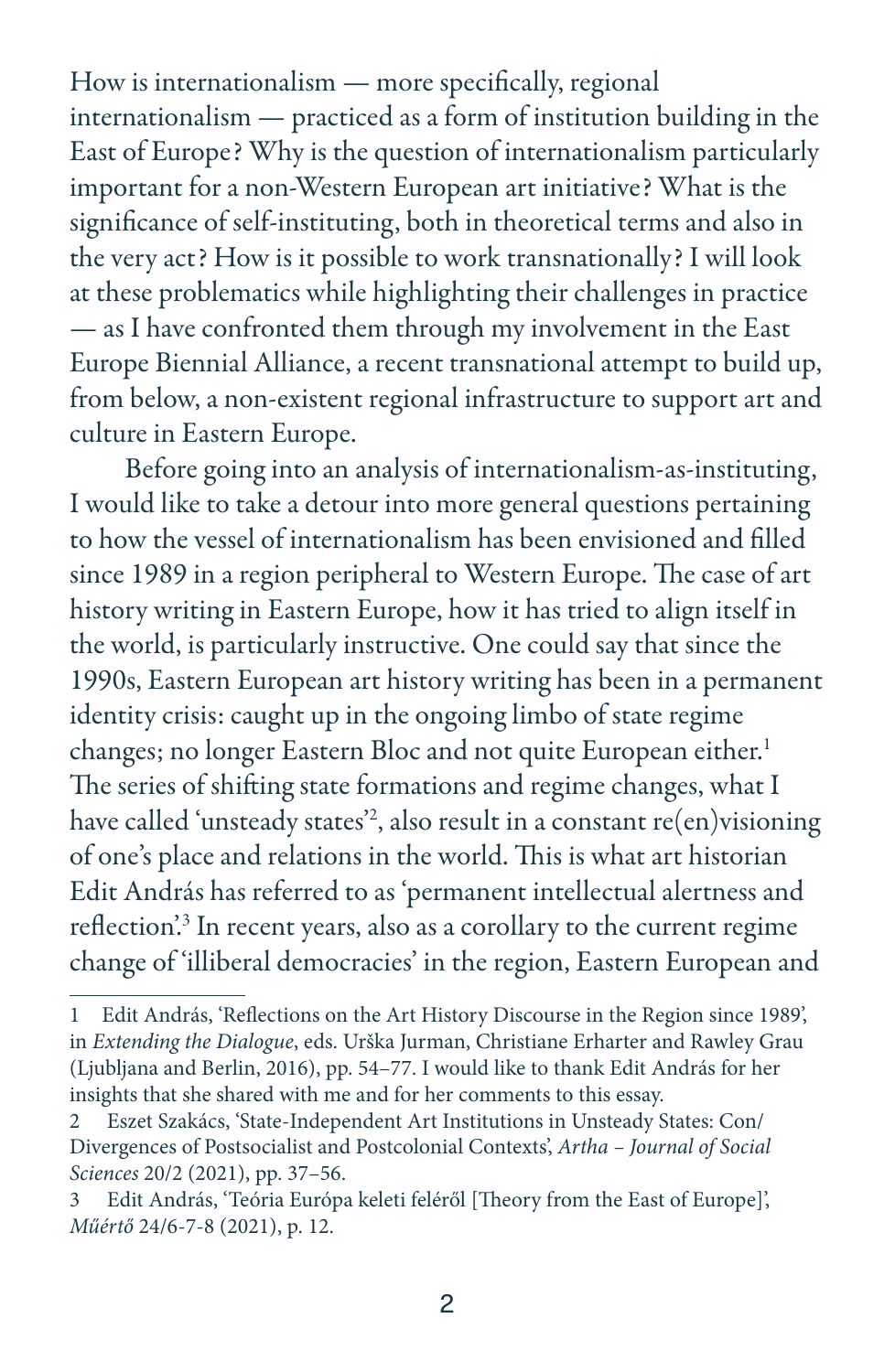Global South art histories and theories have been put in dialogue as a way to account for the current position and understanding of Eastern European art history. From these endeavours, I would like to contrast here two concepts: 'alter-globalist art history' of art historian Piotr Piotrowski and '(socialist) worldmaking' of architecture historian Łukasz Stanek.

Piotrowski's central contribution to the concept of East European art history writing was to propose a methodology that deconstructs Western-centric art history narratives and at the same time one that treats all art (histories) of the world, including that of the 'West', on an equal footing, but without becoming empty multiculturalism. He coined the term 'horizontal art history' — a utopian vantage point without a centre — to which he also added comparativism, to 'ferret out diversity . . . of seemingly remote areas of art and culture'. <sup>4</sup> Together the horizontal and comparative perspective would amount to an alter-globalist art history — as opposed to global art history — a novel paradigm that would also 'expose repressive practices directed towards margins and peripheries.'5 While it is crucial to look at, as he proposed, the various trajectories of how and for what reasons, for instance Cubism emerged in Prague and Calcutta around the same time,<sup>6</sup> I believe the main fault line of horizontal and alter-globalist art history is that it in fact has a central vantage point: Eastern Europe. These propositions are not able to go beyond Eastern Europe, as the main question they try to respond to is why art of this region is not part of 'global' art and how this can be mended.

<sup>4</sup> Piotr Piotrowski, 'From Global to Alter-Globalist Art History', *Teksty Drugie* 1 (2015), pp. 125. See also Piotr Piotrowski, 'Toward a Horizontal History of the European Avant-Garde', in *Europa! Europa? The Avant-Garde, Modernism and the Fate of a Continent*, 1, ed. Sascha Bru, et al. (Berlin, 2009), pp. 49–58.

<sup>5</sup> Piotrowski, 2015, p. 129.

<sup>6</sup> Piotr Piotrowski, 'East European Art Peripheries Facing Post-Colonial Theory', *Nonsite* 12 (2014).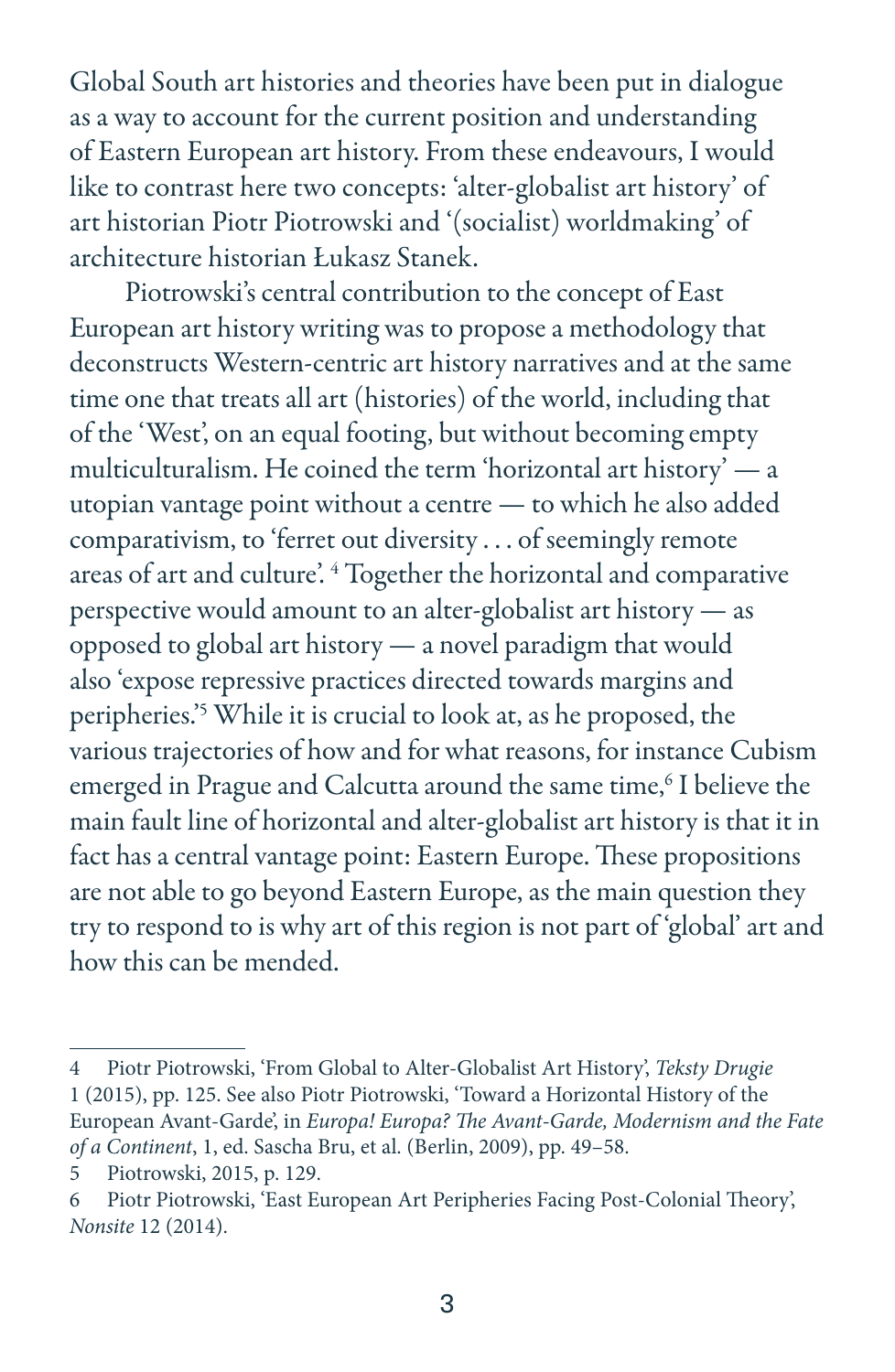A different approach is offered by Łukasz Stanek, whose main question pertaining to Eastern Europe could be characterized as, in his field of architecture and urbanization history: what role did Eastern European architects play in world architecture, in particular in the Global South during the Cold War? Examining architecture in Accra, Lagos, Baghdad, Abu Dhabi, and Kuwait City, Stanek points out that Cold War urbanization in these cities is a product of complex networks, often competing but also working together, co-produced beyond Cold War trenches by professionals in West Africa and the Middle East, with those from Western Europe, North America, Eastern Europe, countries of the Non-Aligned Movement as well as international institutions.7 The 'competing visions of global collaboration' is what Stanek refers to as 'worldmaking,' of which globalization, as we know it today, is 'just one among many possibilities of worldmaking,' and of which 'socialist worldmaking' was another possibility.8 Even while Stanek highlights the ways in which for instance, Baghdad's 20th century urban history cannot be understood without taking into account Eastern European socialist countries contributions to it,<sup>9</sup> the protagonist of his research is *not* Eastern Europe, but the complex system of transnational collaborations as they played out in the Global South during the Cold War — in which Eastern Europe has a place. Therefore Stanek, in a 'view from the South,'10 attempts to complicate architecture histories of both Eastern Europe and of modern architecture worldwide.

<sup>7</sup> Łukasz Stanek, *Architecture in Global Socialism: Eastern Europe, West Africa, and the Middle East in the Cold War* (Princeton, 2020), p. 4. I would like to thank Łukasz Stanek for the discussions we had on this topic.

<sup>8</sup> Stanek, 2020, pp. 303, 30. See also Łukasz Stanek, 'Socialist Worldmaking: The Political Economy of Urban Comparison in the Global Cold War', *Urban Studies* (October 2021).

<sup>9</sup> Stanek, 2020, p. 3.

<sup>10</sup> Stanek, 2020, p. 303.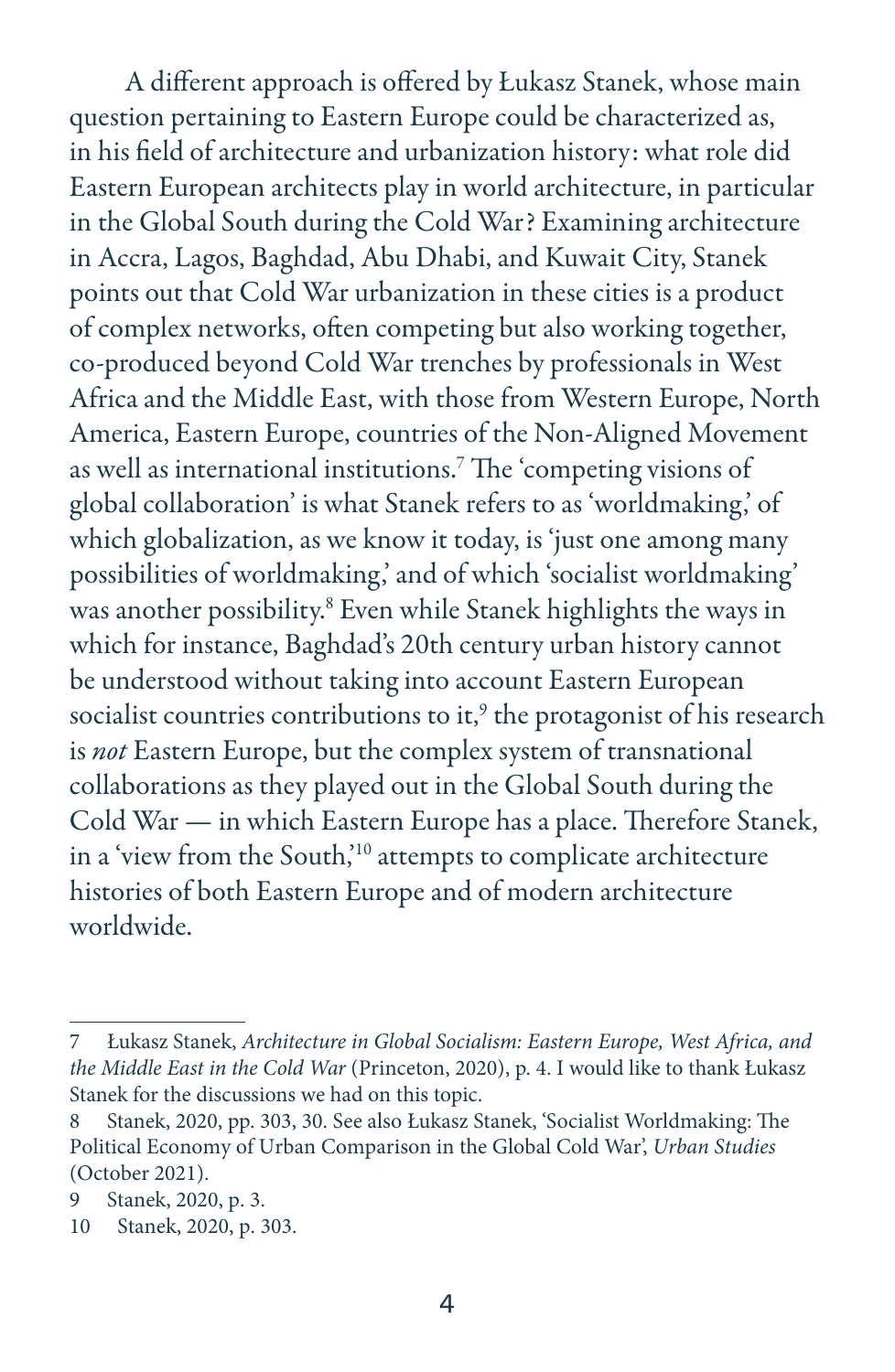The East Europe Biennial Alliance (EEBA), comprising Biennale Matter of Art Prague, Biennale Warszawa, Kyiv Biennial, OFF-Biennale Budapest, and Survival Kit Festival Riga, cannot assume such a worldmaking position. However, what is a *de facto* subject matter of almost all regional, Eastern European — which is international in itself — art initiative, similarly to the challenges of art history writing, is to grapple with what the 'East' and Eastern Europe is, and how to think of it in global terms. As Bartosz Frąckowiak of Biennale Warszawa noted, working with the regional specificities within EEBA means 'not to isolate ourselves in some kind of Eastern European nostalgia or to fetishize this region, but to try and figure out what our links and connections to other regions and other places in the world are'.11 Another usually overlooked aspect of Eastern European collaborations, which we in EEBA are learning through working with each other, is that there are real differences between postsocialist and post-Soviet states, even though they are of the same, broadly understood region. For instance, Ukraine is not part of the EU while all the other Alliance members are. This is a real barrier that had to be worked through when, for instance, the last edition of the Kyiv Biennial was co-curated by EEBA, especially in the cross-border travel of artworks and finances. When Vasyl Cherepanyn of the Kyiv Biennial and I as a member of OFF-Biennale Budapest gave an interview about EEBA,<sup>12</sup> I formulated a sentence about the emergence of Western-type contemporary art institutions in the 1990s in both postsocialist and post-Soviet contexts – based on my understanding of postsocialist Hungarian history – and Vasyl kindly pointed out that my statement does not hold true for the post-Soviet context, only to the postsocialist.

<sup>11</sup> Zuzana Jakalová, 'To Create a Transnational Structure That Gives More Power In This Hostile Context', *Flash Art – Czech and Slovak Edition*, flashart.cz, 11 November, 2020.

<sup>12</sup> Ana-Marija Cvitic, 'New Artistic Narratives in Eastern Europe: The East Europe Biennial Alliance. Interview with Vasyl Cherepanyn and Eszter Szakács,' *Béton Bleu Magazine*, betonblue.org, 7 November 2021.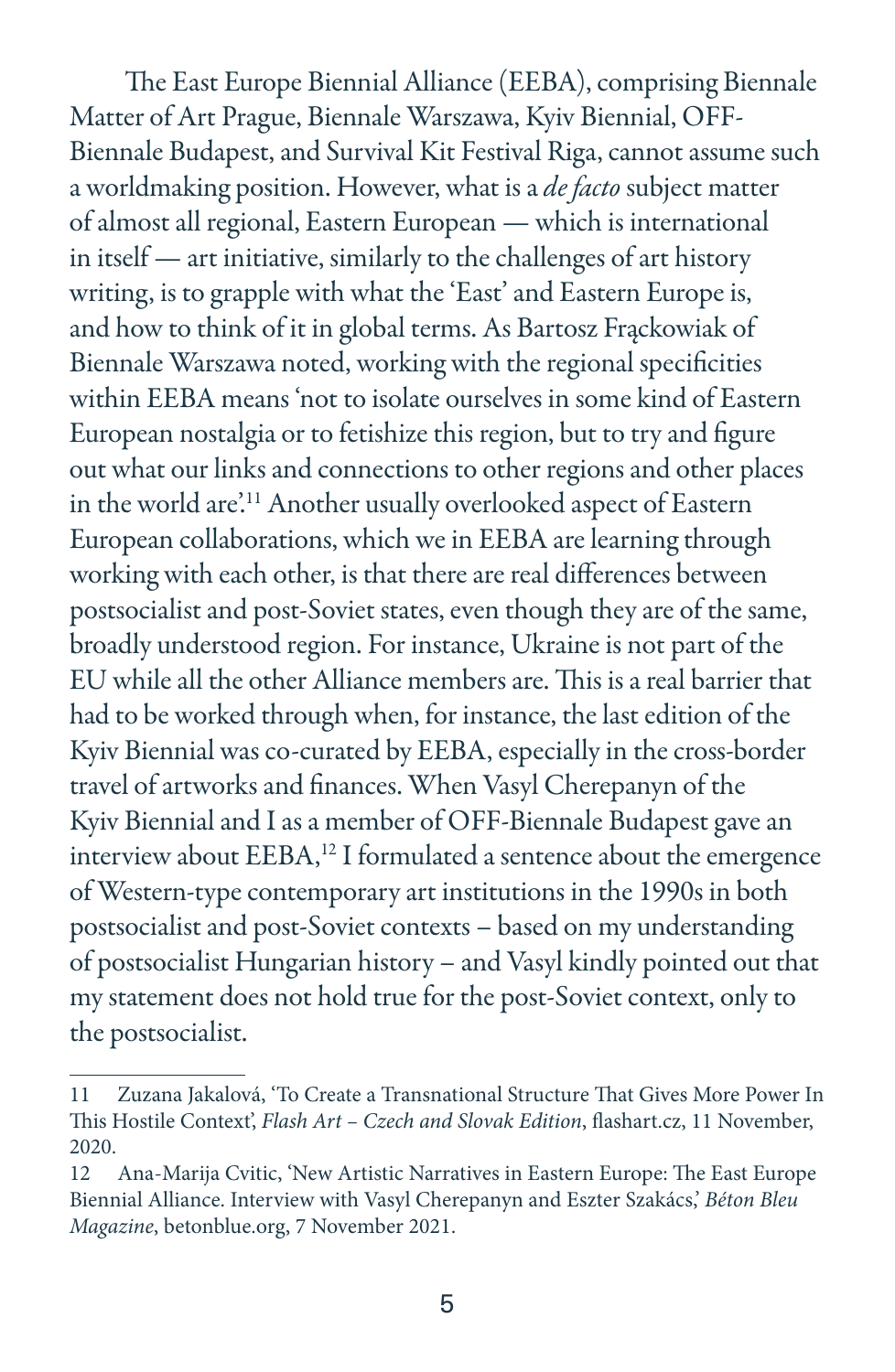Yet another facet of internationalism in the East of Europe concerns self-instituting. There is a long history of grassroots institution-building in art — not analogously but somewhat similarly – during the Cold War and in the 1990s as well as in the current 'illiberal' times, particularly in countering the state, its policies, its politics, its infrastructure, and its mandate of the arts. In the context of postsocialist Hungary, where for decades the main sponsor of the arts has been, and is still the state, without any serious alternative sources of local funding, grassroots initiatives and bottom-up institutions almost always take positions crossways to the state. In the case of OFF-Biennale Budapest it means that it today boycotts Hungarian state funding, steers clear of the statemaintained art infrastructure, and builds its own, albeit modest, state-independent infrastructure as a form of resistance. And in lieu of the state and its public funding, infrastructural support funding, collaborations — for non-profit 'independent', 'alternative' initiatives, most of the time comes from international circuits. As Cherepanyn noted in relation to the Kyiv Biennial, which similarly to OFF-Biennale Budapest, is a bottom-up, not a state or city initiative: 'In the Ukrainian situation, without an international backup, presence and involvement we would be lost. It would be simply impossible and wouldn't even make much sense for us as an institution to conduct anything here'.13 In contrast to the formative role of the state in the funding of the arts in postsocialist Hungary, in post-Soviet states, including Ukraine, after the dissolution of the USSR in 1991, local oligarch capital has become the main sponsor of the arts. Thus, in these 'independent,' 'alternative' initiatives in the East of Europe, internationalism is a cornerstone of self-instituting and of survival as well.

Several scholars have pinpointed the problematics of the cultural field's NGOization — a legal form that grassroots initiatives have to take in order to receive mostly international

<sup>13</sup> Ibid. I would also like to thank Vasyl Cherpanyn for his comments to this essay.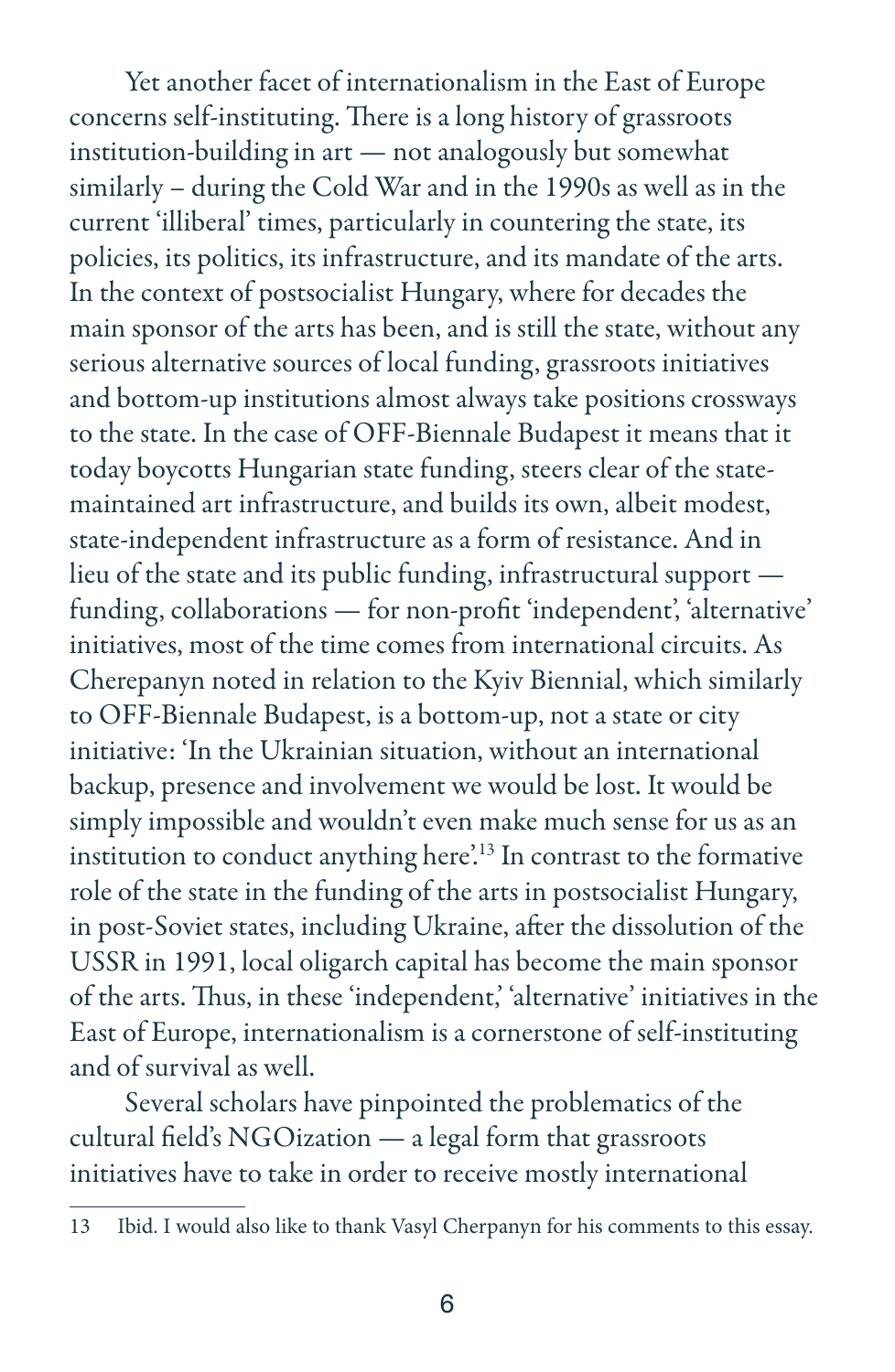funding — as well as the ways in which NGOs are part of 'transnational governmentality'.14 While in an Eastern European context going outside the state infrastructure and local public funding leaves one with the only option of becoming part of the civil, NGO sphere; yet, in this sense, OFF-Biennale Budapest or the Kyiv Biennial are not 'only' local, bottom-up initiatives, they already operate transnationally if we look at their structures of funding. Another level of this transnational work is the building up of the East Europe Biennial Alliance: inter-institutional and inter-regional, but again grassroots, self-instituted, and not funded. Only its projects have been funded thus far, but not the alliance as a platform. EEBA is the first biennial alliance as such, and as of today, it owns nothing, in fact it is nothing — other than a website and the will of people to collaborate.

In many ways, the bottom-up EEBA — similarly to OFF-Biennale Budapest — is a form of critique, the genre of which is institution-building, and the tools of which are internationalism and the biennial. These self-instituting art initiatives step up in hiatus and initiate infrastructures in place of them. Curator and writer

<sup>14</sup> See among others, Chiara de Cesari, 'Heritage Beyond the Nation-State? Nongovernmental Organizations, Changing Cultural Policies, and the Discourse of Heritage as Development', *Current Anthropology* 61 (2020), pp. 30–56; Chiara de Cesari, *Heritage and the Cultural Struggle for Palestine* (Stanford, 2019); Chiara de Cesari, 'Anticipatory Representation: Thinking Art and Museums as Platforms of Resourceful Statecraft' in *Reimagining the State: Theoretical Challenges and Transformative Possibilities*, eds. by Davina Cooper, Nikita Dhawan, and Janet Newman (London, 2019), pp.153–170; James Ferguson and Akhil Gupta, 'Spatializing States: Toward an Ethnography of Neoliberal Governmentality', *American Ethnologist* 29 (2002), pp. 981–1002. I would like to thank and acknowledge the *IMAGINART: Imagining Institutions Otherwise – Art, Politics, and State Transformation* group and project – with project number VI.Vidi.195.178 of the research programme Vidi SGW, which is financed by the Dutch Research Council (NWO) – led by Chiara de Cesari at the Amsterdam School for Cultural Analysis at the University of Amsterdam, in which I am a member and a Ph.D. candidate, for providing space to think through and discuss these issues.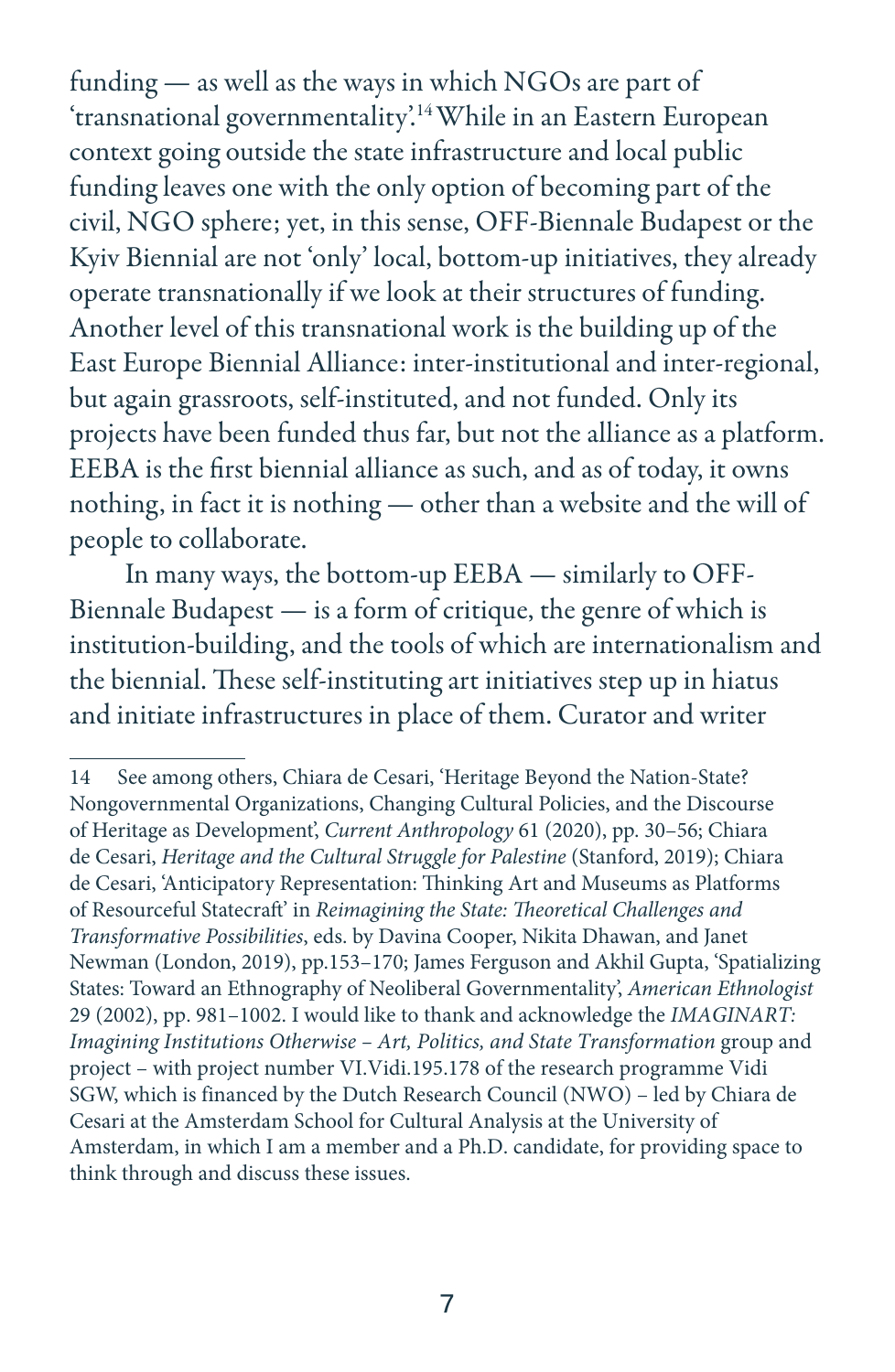Simon Sheikh, drawing on the theories of philosopher Cornelius Castoriadis, foregrounded the importance of self-instituting, which, as he noted, is not anti-institutional but an attempt to create 'a new language with which to say things, not just saying the same things with new words<sup>'15</sup> Yet, the real challenge of self-instituting and of creating a new language lies in its practice — if it is really possible to do something novel, not only to imagine the change. Another notion that has been developed to tackle and re-theorize precisely the gaps between 'imagining and actualization'16 is prefigurative politics, in which a desired future change is enacted (pre-figured) already in the present, in a micro-format, performing the change as if it was already in place. As it has been put forth by law and political theory scholar Davina Cooper, initiatives understood to be prefigurative, as 'everyday utopias . . . work by creating the change they wish to encounter, building and forging new ways of experiencing social and political life.'17

Not using the term prefigurative politics, but the conceptually similar notion of 'performative politics', social anthropologist Athena Athanasiou in her essay 'Performing the Institution "As If It Were Possible"', while grounding performative instituting in the Derridian im-possibility, also covers the contradictions inherent in such endeavours.<sup>18</sup> Athanasiou underlines that since institutions are sources of both support and repression, one must work for and against institutionalization: 'with-within-against' institutions.19 EEBA and its self-instituting members are not without such

<sup>15</sup> Simon Sheikh, 'The Magmas: On Institutions and Instituting', in *How Institutions Think: Between Contemporary Art and Curatorial Discourse*, eds. Paul O'Neill; Lucy Steeds and Mick Wilson (Cambridge, MA, 2017). p. 129.

<sup>16</sup> Davina Cooper, *Everyday Utopias: The Conceptual Life of Promising Spaces* (Durkham, 2014), p. II.

<sup>17</sup> Davina Cooper, 2015, p. 2.

<sup>18</sup> Athena Athanasiou, 'Performing the Institution, "As if it were Possible"', in F*ormer West: Art and the Contemporary After 1989*, eds. Maria Hlavajova and Simon Sheikh (Cambridge, MA, 2016), pp. 679–692.

<sup>19</sup> Athanasiou, 2016, p. 683.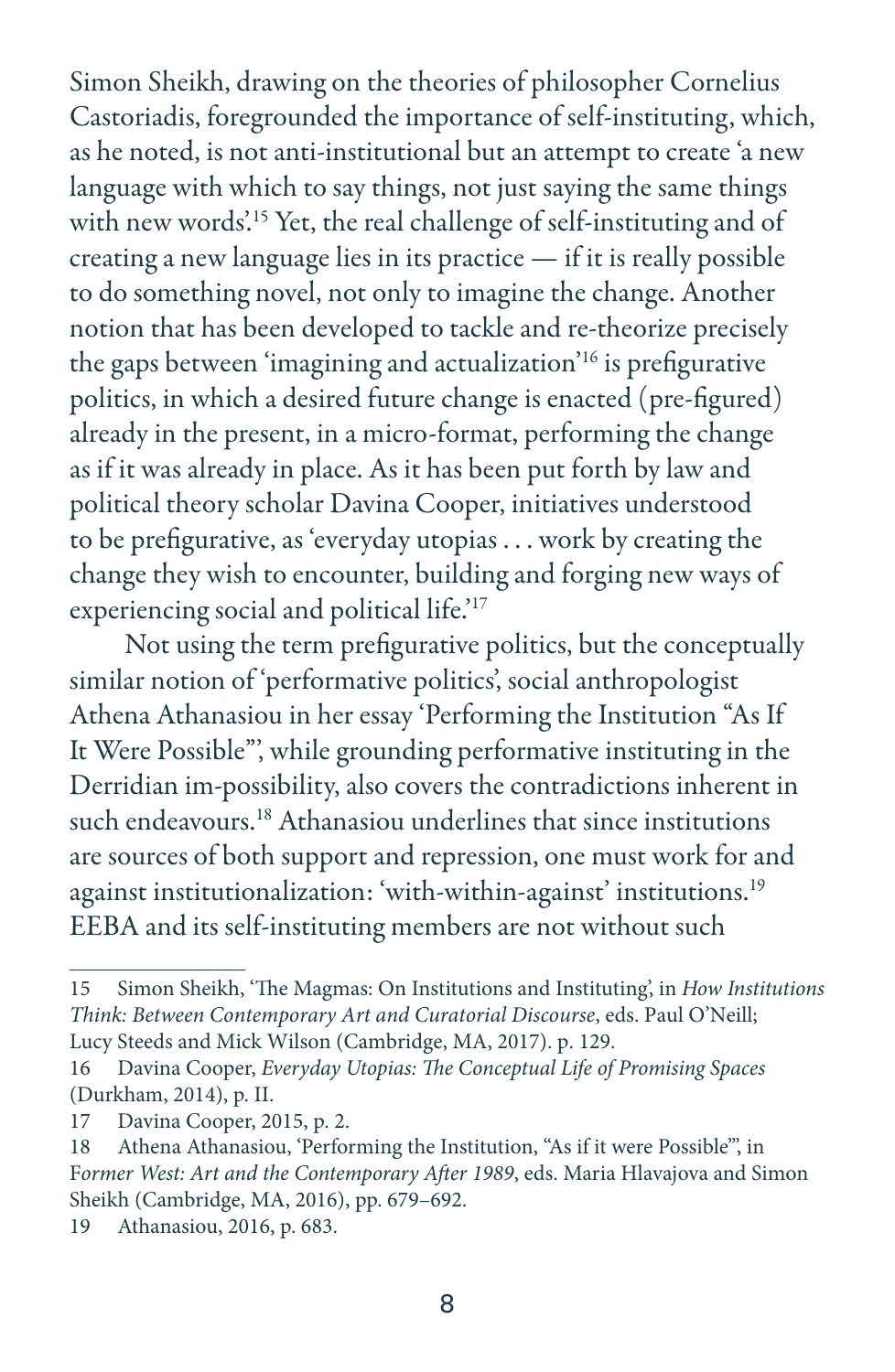paradoxes either. The most obvious of these contradictions is the format of the biennial itself. Even though OFF-Biennale Budapest and the Kyiv Biennial — and its last edition curated collectively by EEBA — are produced on different grounds than 'traditional biennials', inasmuch as they are grassroots endeavours and there is no stable funding or institution behind them, they reproduce and reconsolidate the biennial format as part of the 'event economy'. 20 Yet, in places like Hungary or Ukraine, where the state is not a (funding) stakeholder in such contemporary art initiatives, doing business as usual — in this case making a simple international biennial — is a most 'radical' and difficult achievement as well as the only sustainable (as it is perennial) institutional experimentation.

It is also important to note that individual EEBA members have different funding structures. OFF-Biennale Budapest is a grassroots civil initiative; Kyiv Biennial is likewise grassroots, produced by the similarly self-organized Visual Culture Research Center in Kyiv; Biennale Warszawa is funded by the City of Warsaw, Biennale Matter of Art Prague is the project of tranzit.cz supported by public funding and the ERSTE Foundation; and Survival Kit Festival Riga is the project of the independent Latvian Centre for Contemporary Art that applies yearly for public funding. These differences are an advantage: this means that members can offer different things to the ecosystem of EEBA, we can support each other in different ways. At the same time, there are limits to the ways of support. One of the harshest reminders I have encountered so far of the need to come up with novel ways of supporting each other was when Biennale Warszawa faced serious attacks from right-wing forces in Poland in 2020. As EEBA, we wanted to come up with something more real than a letter of solidarity, something that can have an effect,

<sup>20</sup> Marco Baravalle, 'Alter-Institutions and Art. Between Governance and Autonomy. Capture, Subjectivity, Decolonization, Governance, Acceleration, Queering, Prefigurative Economics', *Journal of Aesthetics & Protest*, joaap.org, October, 2021.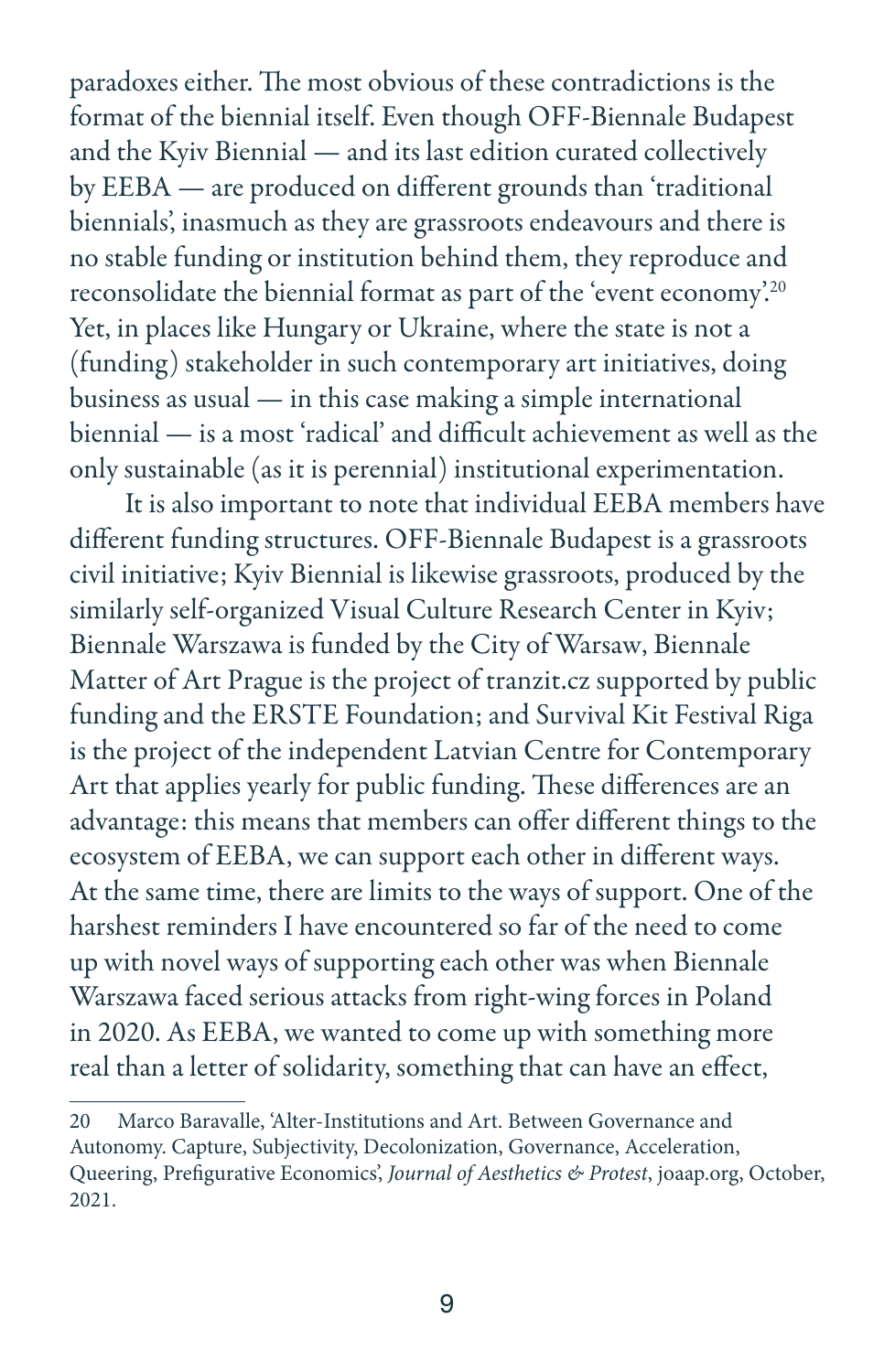something of an infrastructural support. The Kyiv Biennial offered the idea of refuge, that maybe for instance the biennale in Warsaw could take place in Kyiv if need be, but we came short of an actual strategy of support. One thing was clear, EEBA means more than just a conglomerate for a funding application, it can very well be a lifeline. In fact, one of the main premises we agreed on was that this alliance will not be formed and expanded on the basis of project application for funding, but on our common dedication.

There is no road map of how to work together transnationally in meaningful ways. In EEBA we are currently learning it by doing it. I wish in the art world more time would be spent on being transparent about difficulties and mistakes rather than on pure celebratory recounts. It is not the oversaturation of discourse that builds us but learning from one another, I believe.